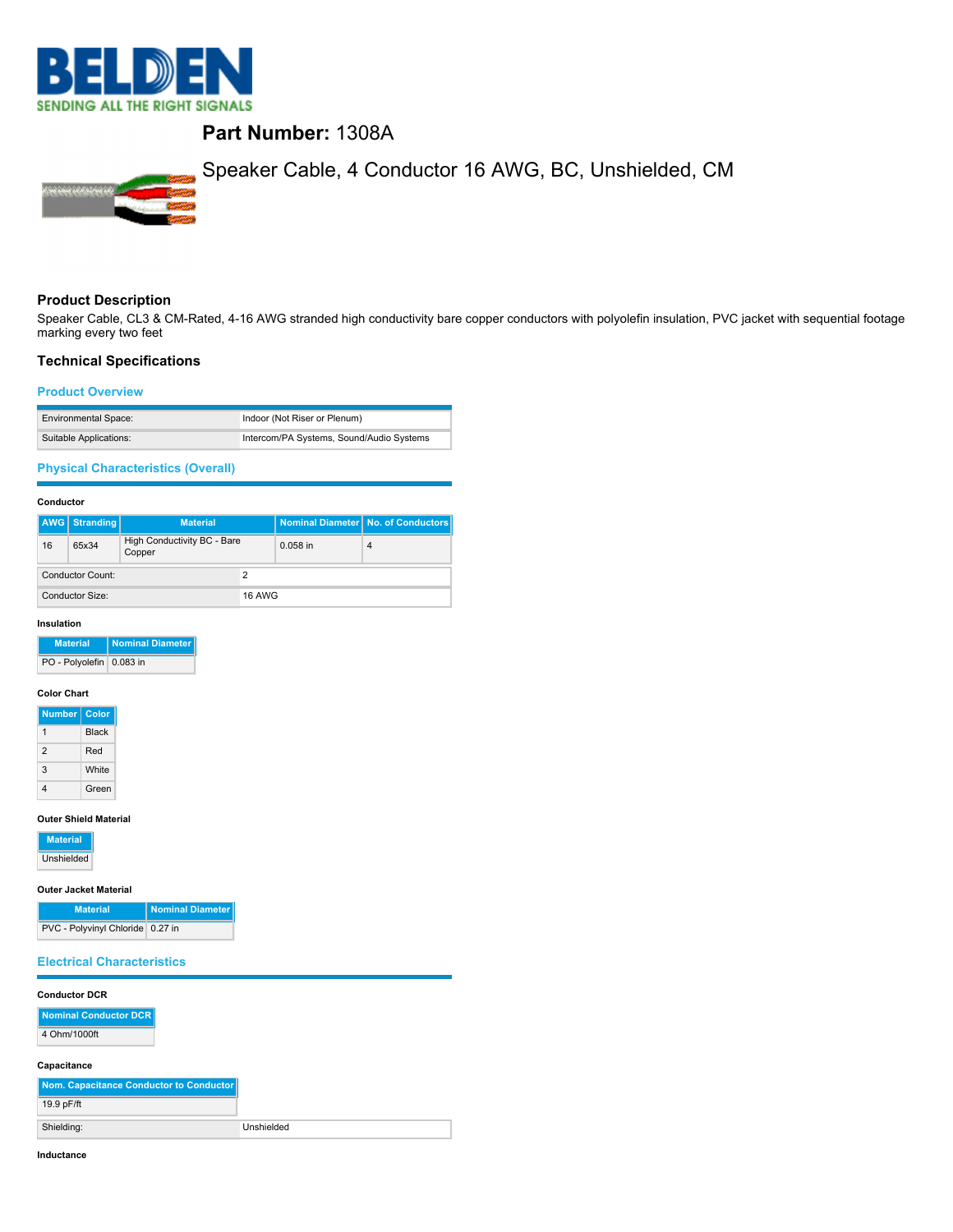### **Nominal Inductance**  $0.16$  µH/ft

#### **Delay**

**Nominal Velocity of Propagation (VP) [%]** 

66 %

## **Current**

**Max. Recommended Current [A]**

9 Amps per conductor @ 25°C

### **Voltage**

**UL Voltage Rating**

300V RMS

## **Temperature Range**

| Operating Temp Range: | -20 $^{\circ}$ C To +75 $^{\circ}$ C |
|-----------------------|--------------------------------------|
|                       |                                      |

### **Mechanical Characteristics**

| Bulk Cable Weight:               | 50 lbs/1000ft |
|----------------------------------|---------------|
| Max Recommended Pulling Tension: | $130$ lbs     |
| Min Bend Radius/Minor Axis:      | 2.75 in       |

### **Standards**

| NEC/(UL) Specification:  | CL3, CM |
|--------------------------|---------|
| CEC/C(UL) Specification: | CМ      |
| <b>CPR Euroclass:</b>    | Eca     |

## **Applicable Environmental and Other Programs**

| EU Directive 2000/53/EC (ELV):        | Yes                           |
|---------------------------------------|-------------------------------|
| EU Directive 2003/96/EC (BFR):        | Yes                           |
| EU Directive 2011/65/EU (ROHS II):    | Yes                           |
| EU Directive 2012/19/EU (WEEE):       | Yes                           |
| EU Directive 2015/863/EU:             | Yes                           |
| EU Directive Compliance:              | EU Directive 2003/11/EC (BFR) |
| EU RoHS Compliance Date (yyyy-mm-dd): | 2005-07-01                    |
| CA Prop 65 (CJ for Wire & Cable):     | Yes                           |
| MII Order #39 (China RoHS):           | Yes                           |

### **Suitability**

| Suitability - Indoor:  | Yes |
|------------------------|-----|
| Suitability - Outdoor: | Yes |

# **Flammability, LS0H, Toxicity Testing**

| UL Flammability:   | UL1581 Vertical Flame and FT-1 Flame Test |
|--------------------|-------------------------------------------|
| CSA Flammability:  | FT <sub>1</sub>                           |
| UL Voltage Rating: | 300 V RMS                                 |

### **Plenum/Non-Plenum**

| Plenum (Y/N):  | No     |
|----------------|--------|
| Plenum Number: | 6202UE |

# **Part Number**

#### **Variants**

| Item #        | Color              | <b>Footnote</b> |
|---------------|--------------------|-----------------|
| 1308A 0101000 | <b>BLACK</b>       |                 |
| 1308A 010U500 | <b>BLACK</b>       |                 |
| 1308A 006U500 | <b>BLUE, LIGHT</b> |                 |
| 1308A 0081000 | GRAY               | C.              |
| 1308A 008U500 | GRAY               |                 |